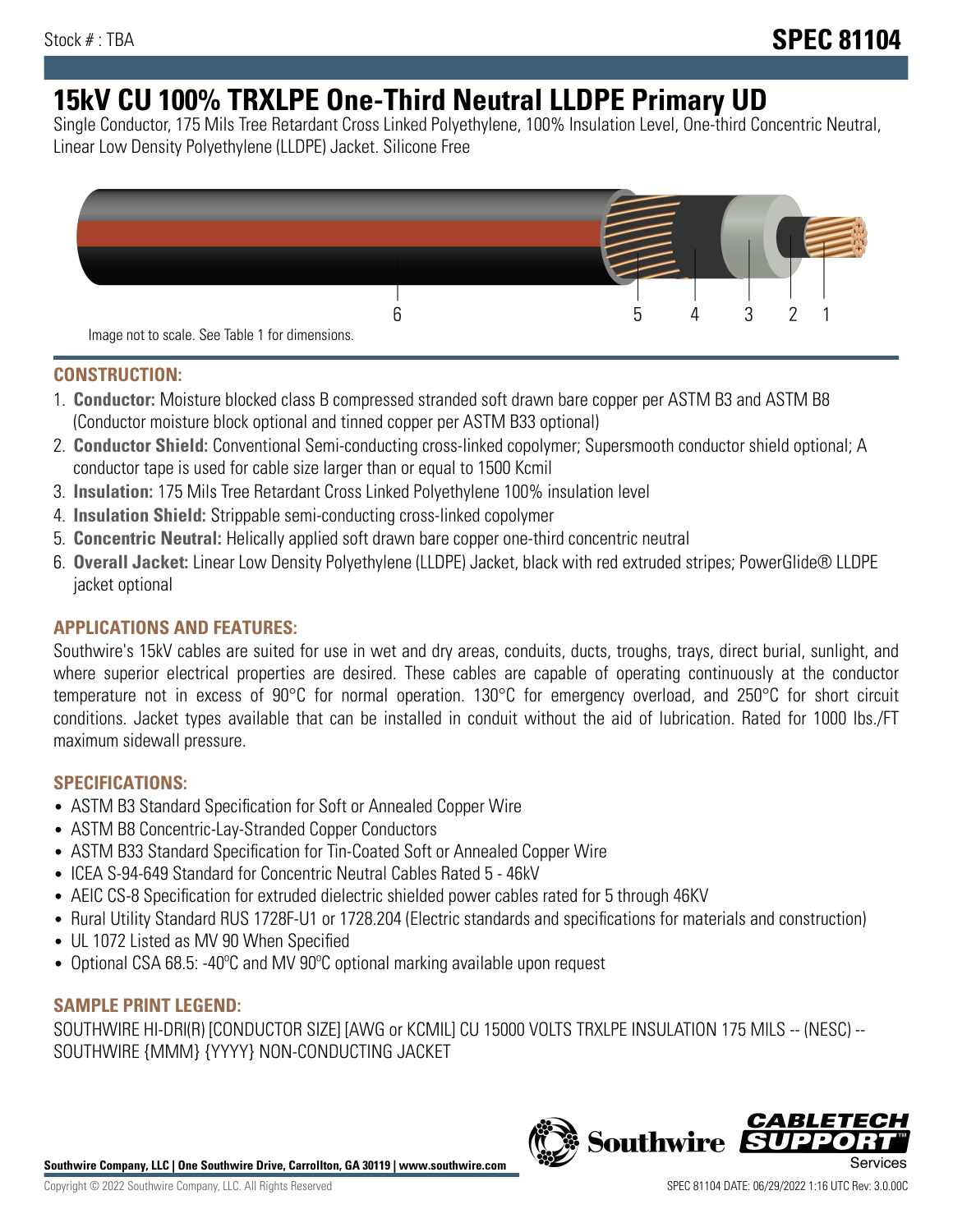# Stock # : TBA **SPEC 81104**

#### **Table 1 – Weights and Measurements**

| <b>Stock</b><br>  Number | Cond<br><b>Size</b> | <b>Diameter</b><br>Over<br>Conductor | <b>Diameter</b><br><b>Over</b><br>Insulation | <b>Insul</b><br><b>Thickness</b> | Diameter<br>Over<br>Insulation<br><b>Shield</b> | Concentric<br><b>Neutral</b> | Neutral DC<br>Resistance<br>$25^{\circ}$ C | Jacket<br><b>Thickness</b> | Approx.<br><b>OD</b> | Approx.<br>Weight | Min<br><b>Bending</b><br>Radius | Max Pull<br>Tension*' |
|--------------------------|---------------------|--------------------------------------|----------------------------------------------|----------------------------------|-------------------------------------------------|------------------------------|--------------------------------------------|----------------------------|----------------------|-------------------|---------------------------------|-----------------------|
|                          | AWG/<br>Kcmil       | inch                                 | inch                                         | mil                              | inch                                            | No. x AWG                    | $\Omega$ /1000ft                           | mil                        | inch                 | lb.<br>/1000ft    | inch                            | lb                    |
| TBA                      | $\Omega$<br>(1)     | 0.258                                | 0.645                                        | .75                              | 0.725                                           | 6x14                         | 0.438                                      | 50                         | 0.953                | 543               | 7.6                             | 531                   |

All dimensions are nominal and subject to normal manufacturing tolerances

◊ Cable marked with this symbol is a standard stock item

\* Pulling tension based on pulling eye directly connected to conductor

^ HiDri Plus - Water Blocking Powder. Black Jacket

# All black jacket

§ HiDri Plus - Water Blocking Powder. Black Jacket. CSA Listed

### **Table 2 – Electrical and Engineering Data**

| Cond.<br>Size | 'DC<br>Resistance<br>@25°C | AC<br>Resistance<br>$@90^{\circ}C$ | Capacitive<br>Reactance @<br>60Hz | Inductive<br>Reactance<br>@ 60Hz | Charging<br>Current | Dielectric<br>Loss | Zero<br>Sequence<br>Impedance* | Positive<br>Sequence<br>Impedance <sup>+</sup> | Short<br>Circuit<br>Current @<br>30 Cycle | Allowable<br>Ampacity in<br>Duct 90°C† | Allowable<br>Ampacity<br><b>Directly</b><br>Buried 90°C‡ |
|---------------|----------------------------|------------------------------------|-----------------------------------|----------------------------------|---------------------|--------------------|--------------------------------|------------------------------------------------|-------------------------------------------|----------------------------------------|----------------------------------------------------------|
| AWG/<br>Kcmil | $\Omega/1000$ ft           | $\Omega/1000$ ft                   | $M\Omega^*1000$ ft                | $\Omega/1000$ ft                 |                     | A/1000ft W/1000ft  | $O/1000$ ft                    | $\Omega$ /1000ft                               | Amp                                       | Amp                                    | Amp                                                      |
| (1)           | 0.162                      | 0.203                              | 0.053                             | 0.049                            | 0.163               | 0.423              | $0.523 + 0.230$ 0.204+ $0.049$ |                                                | 2196.1                                    | 160                                    | 195                                                      |

\* Calculations are based on three cables triplexed / concentric shield / Conductor temperature of 90°C / Shield temperature of 45°C / Earth resistivity of 100 ohmsmeter

† Ampacities are based on Figure 7 of ICEA P-117-734 (Single circuit trefoil, 100% load factor, 90°C conductor temperature, earth RHO 90, 36" burial depth) ‡ Ampacities are based on Figure 1 of ICEA P-117-734 (Single circuit trefoil, 100% load factor, 90°C conductor temperature, earth RHO 90, 36" burial depth)

### **Table 3 – Weights and Measurements (Metric)**

| Stock<br>Number | Cond<br>Size <sup>1</sup> | <b>Diameter</b><br>Over<br>Conductor | Diameter<br><b>Over</b><br>Insulation | Insul.<br><b>Thickness</b> | <b>Diameter</b><br>Over.<br>Insulation<br>Shield | Concentric<br><b>Neutral</b> | Neutral DC<br>Resistance<br>$25^{\circ}$ C | Jacket<br><b>Thickness</b> | Approx.<br>0D | Approx.<br>Weight | Min<br>Bending<br>Radius | Max Pull<br>Tension* |
|-----------------|---------------------------|--------------------------------------|---------------------------------------|----------------------------|--------------------------------------------------|------------------------------|--------------------------------------------|----------------------------|---------------|-------------------|--------------------------|----------------------|
|                 | AWG/<br>Kcmil             | mm                                   | mm                                    | mm                         | mm                                               | No. x AWG                    | $\Omega$ /km                               | mm                         | mm            | ka/km             | mm                       | newton               |
| TBA             | $\Omega$<br>(1)           | 6.55                                 | 16.38                                 | 4.44                       | 18.42                                            | 6x14                         | .44                                        | 1.27                       | 24.21         | 808               | 193.04                   | 2363                 |

All dimensions are nominal and subject to normal manufacturing tolerances

◊ Cable marked with this symbol is a standard stock item

\* Pulling tension based on pulling eye directly connected to conductor

^ HiDri Plus - Water Blocking Powder. Black Jacket

# All black jacket

§ HiDri Plus - Water Blocking Powder. Black Jacket. CSA Listed

### **Table 4 – Electrical and Engineering Data (Metric)**

| Cond<br>Size  | DC<br>Resistance<br>@25°C | AC.<br>Resistance<br>$@90^{\circ}C$ | Capacitive<br>Reactance<br>@ 60Hz | Inductive<br>Reactance<br>@ 60Hz | Charging<br>Current | <b>Dielectric</b><br>Loss. | Zero<br>Sequence<br>Impedance* | Positive<br>Sequence<br>Impedance* | Short<br>Circuit<br>Current $@'$<br>30 Cycle | Allowable<br>Ampacity in<br>Duct 90°C1 | Allowable<br>Ampacity<br><b>Directly</b><br>Buried 90°C‡ |
|---------------|---------------------------|-------------------------------------|-----------------------------------|----------------------------------|---------------------|----------------------------|--------------------------------|------------------------------------|----------------------------------------------|----------------------------------------|----------------------------------------------------------|
| AWG/<br>Kcmil | $\Omega$ /km              | $\Omega$ /km                        | $M\Omega^*$ km                    | $\Omega$ /km                     | A/km                | W/km                       | $\Omega/1000$ ft               | $\Omega/1000$ ft                   | Amp                                          | Amp                                    | Amp                                                      |
|               | 0.5315                    | 0.67                                | 0.0162                            | 0.1608                           | 0.535               | .3878                      | $0.523 + 0.230$                | $0.204 + 0.049$                    | 2196.1                                       | 160                                    | 195                                                      |



CABLE

UPPO

IS

**Southwire**